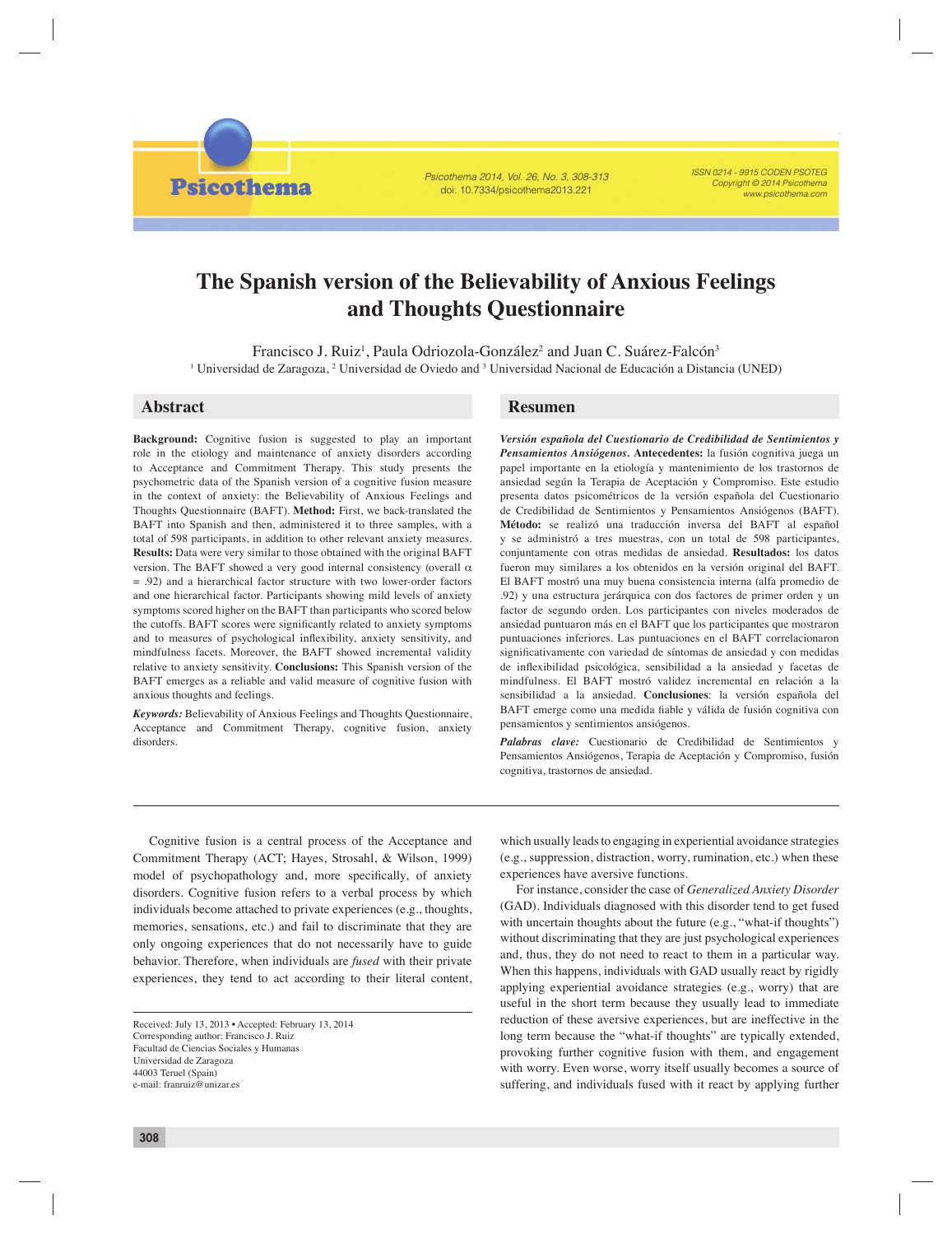experiential avoidance strategies (e.g., suppression, distraction, etc.). In conclusion, cognitive fusion both with "what-if thoughts" and worry is a central aspect of GAD because it prevents individuals from acknowledging that such thoughts are only psychological experiences and that they can choose to behave according to those experiences (i.e., inflexibly engaging in experiential avoidance strategies) or according to what is important for them in the long term (i.e., goals and values).

As seen in the previous example, cognitive fusion plays an important role in anxiety disorders because, when individuals do not have the skills to distance themselves from anxious thoughts and feelings and to behave under the control of what is important for them (i.e., cognitive defusion and values processes), they usually get trapped in the experiential avoidance loops that characterize these disorders (e.g., Luciano, Valdivia-Salas, & Ruiz, 2012). Indeed, psychological interventions aimed at developing *cognitive defusion* skills, such as ACT, are proving to be effective in the treatment of anxiety disorders (see reviews in Hayes, Luoma, Bond, Masuda, & Lillis, 2006; Ruiz, 2012). Furthermore, a couple of recent studies have shown that traditional cognitive behavioral therapy may also work by promoting cognitive defusion (Arch, Wolitzky-Taylor, Eifert, & Craske, 2012; Forman, Chapman, Herbert, Goetter, Yuen, & Moitra, 2012) although this is not a main aim of the treatment.

In accordance with the relevance of analyzing the role of cognitive fusion in anxiety disorders, Herzberg, Sheppard, Forsyth, Credé, Earleywine, and Eifert (2012) have recently developed a self-report measure of this construct: the Believability of Anxious Feelings and Thoughts Questionnaire (BAFT). The BAFT was designed to measure cognitive fusion with anxious thoughts and feelings and has shown excellent internal consistency both in undergraduate and highly anxious samples. A hierarchical factor structure with three lower order factors (somatic concerns, emotion regulation, and negative evaluation) and one hierarchical factor was found as the most adequate fit for the BAFT structure. The BAFT also showed strong construct validity with other process and outcome measures, incremental validity in relation to anxiety sensitivity, strong test-retest reliability after twelve weeks, and responsiveness to treatment in several studies (e.g., Arch et al., 2012; Herzberg et al., 2012). In conclusion, the BAFT has been shown to be a reliable and valid measure of cognitive fusion with anxiety experiences.

The current study aimed to analyze the psychometric properties of the Spanish version of the BAFT with three samples from independent studies (total  $N = 598$ ).

# Method

#### *Participants*

*Sample 1*. Participants in this sample were 105 undergraduate labor science students from the south of Spain (74.3% females), with an age range of 19 to 48 years (*M* = 23.17, *SD* = 4.41). They responded to a packet of questionnaires in their respective classrooms.

*Sample 2.* This sample consisted of 204 participants from the south of Spain, with age ranging between 18 and 68 years (*M* = 30.4, *SD* = 10.86). Sixty-one percent were females. The relative educational level of the participants was as follows: 14.1% primary studies, 27.2% mid-level study graduates, 22.8% undergraduate

students, and 35.9% were college graduates. They were recruited from undergraduate students and personal contacts.

*Sample 3.* The sample consisted of 289 participants (59.5% females) with age ranging between 22 and 82 years (*M* = 35.38,  $SD = 8.63$ ). The relative educational level of the participants was: 7.3% primary studies, 32.8% mid-level study graduates, and 59.9% were college graduates. They responded to an anonymous internet survey distributed through social media. All of them were Spanish speakers. Thirty-six percent reported having received psychological or psychiatric treatment at some time, but only 6.6% were currently in treatment. Also, 4.8% of participants reported consumption of some psychotropic medication.

#### *Instruments*

*Believability of Anxious Feelings and Thoughts Questionnaire*  (BAFT; Herzberg et al., 2012). The BAFT is a self-report measure of cognitive fusion with anxious thoughts and feelings. It consists of 16 items representing different thoughts which are rated on a 7-point Likert-type scale ranging from 1 (*not at all believable*) to 7 (*completely believable*) to the extent that the individual believes in them. A hierarchical factor structure of the BAFT with three lower order factors and one hierarchical factor was found. The three lower order factors were labeled *Somatic Concerns* (fusion with somatic concerns: items 8, 9, 10, 11, and 12), *Emotion Regulation* (fusion with excessive struggle with and control of emotions: items 4, 13, 14, 15, and 16), and *Negative Evaluation* (fusion with negative evaluation of anxious thoughts and feelings: items 1, 2, 3, 5, 6, and 7). The internal consistency of the total BAFT score was excellent (.90 and .91 for the undergraduate and highly anxious samples, respectively) and adequate for its subscales.

*Acceptance and Action Questionnaire - II* (AAQ-II; Bond et al., 2011). The AAQ-II is a 7-item 7-point Likert-type measure of experiential avoidance/psychological inflexibility. The items reflect: (a) unwillingness to experience unwanted emotions and thoughts, and (b) the inability to be in the present moment and behave according to value-directed actions when experiencing unwanted psychological events. We used the Spanish version by Ruiz, Langer, Luciano, Cangas, and Beltrán (2013), which has shown good psychometric properties (mean alpha of .88).

*Penn State Worry Questionnaire* (PSWQ; Meyer, Miller, Metzeger, & Borkovec, 1990). The PSWQ is a 16-item 5-point Likert-type self-report instrument that was designed for evaluating the permanent and unspecific degree of worry that characterizes GAD. PSWQ internal consistency is high, within an alpha range between .93 and .95, and it shows good test-retest reliability and discriminant validity. We administered the Spanish version by Sandín, Chorot, Valiente, and Lostao (2009), which showed similar properties to the original PSWQ version.

*Anxiety Sensitivity Index* (ASI; Peterson & Reiss, 1992). The ASI is a 16-item, 5-point Likert-type scale that aims to measure the fear of experiencing anxiety symptoms. Anxiety sensitivity is a central aspect of the anxiety expectancy theory and was proposed as a predisposing factor for developing anxiety disorders. The Spanish version of the ASI has good psychometric properties in clinical and normal populations, an adequate factor structure and convergent and discriminant validity (e.g., Sandín, Chorot, & McNally, 2001).

*Five Facets Mindfulness Questionnaire* (FFMQ; Baer, Smith, Hopkins, Krietemeyer, & Toney, 2006). The FFMQ is a 39-item,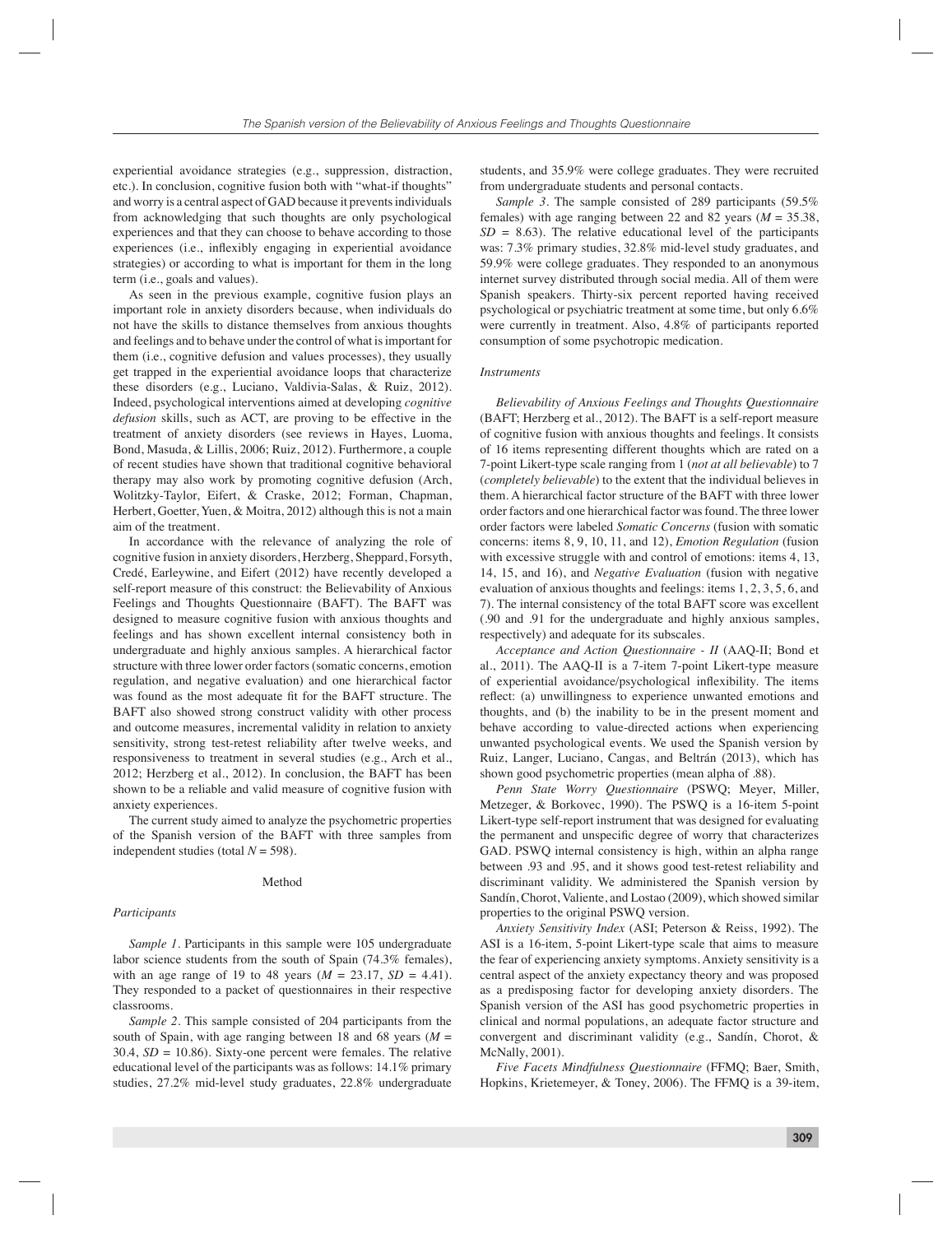5-point Likert-type scale that assesses the following five facets of mindfulness: observing, describing, acting with awareness, nonjudging of inner experience, and nonreactivity to inner experience. We used the Spanish version by Cebolla, García-Palacios, Soler, Guillen, Baños, and Botella (2012), which has shown good internal consistency (alphas from .81 to .91). convergent validity, and the same factor structure as the original FFMQ.

*Metacognitions Questionnaire-30* (MCQ-30; Wells & Cartwright-Hatton, 2004). The MCQ-30 is a short version of the MCQ-65. It is a 30-item, 4-point Likert-type scale that contains the following five factors: Positive Beliefs about Worry, Negative Beliefs about Uncontrollability and Danger of Worry, Beliefs about the Need to Control Thoughts, Cognitive Confidence, and Cognitive Self-Consciousness. Only the first three factors were administered in this study. The MCQ-30 has shown good internal consistency, convergent validity, and acceptable test-retest reliability. We used the Spanish version employed by Odriozola-González (2011), which showed good internal consistency in the subscales administered in the current study (alphas from .78 to .84).

*Beck Anxiety Inventory* (BAI; Beck & Steer, 1990). The BAI is a widely used self-report measure of anxious symptomatology. It is a 21-item, 4-point Likert-type scale, with each item reflecting an anxiety symptom. Numerous psychometric studies warrant its reliability and validity. We used the Spanish version by Sanz and Navarro (2003), which has shown adequate reliability (alpha of .93) and validity concerning its content, factor structure and discriminant ability.

*Depression Anxiety and Stress Scales-21* (DASS-21; Antony, Bieling, Cox, Enns, & Swinson, 1998). The DASS-21 is a 21 item, 4-point Likert-type scale consisting of sentences describing negative emotional states. It contains three subscales (Depression, Anxiety, and Stress) and has shown good internal consistency and convergent and discriminant validity. We used the Spanish version by Daza, Novy, Stanley, and Averill (2002), which has shown good psychometric properties (alphas of the subscales from .73 to .81) (Fonseca-Pedrero, Paino, Lemos-Giráldez, & Muñiz, 2010).

#### *Procedure*

We translated the BAFT into Spanish following the recommendations proposed by Muñiz and Hambleton (1996). Thus, we selected two translators, one familiar with the Spanish culture and another familiar with that of the USA, and used the "back-translation" method; that is, the first translator translated the questionnaire into Spanish, and this translation was then translated back into English by the second one (see items translation in Table 1). Then, the minimal discrepancies between both translations were resolved by the authors of the study as experts in ACT. Lastly, we administered the BAFT to five people in order to analyze the understanding of the items.

Participants were recruited as described above. Individuals who provided informed consent were given a questionnaire packet including some instruments. Specifically, both the BAFT and AAQ-II were administered to all samples; the PSWQ, BAI, and FFMQ were applied to Sample 1; the DASS-21 to Sample 2 and 3; the ASI to Samples 1 and 2, and the MCQ-30 to Sample 3. Upon completion of the study, participants were debriefed about the aims of the study and thanked for their participation.

## *Data analysis*

Factor analyses were computed with Factor 9.2© (Lorenzo-Seva & Ferrando, 2006) while the remaining data analyses were conducted with SPSS 17.0©. First, the Kaiser-Meyer-Olkin index and the Bartlett sphericity test were computed to determine whether the data as a whole were apt for conducting factor analyses. Subsequently, an exploratory maximum likelihood factor analysis with direct oblimin rotation was conducted to allow for correlations between the factors. The number of factors extracted was determined according to a parallel analysis (Hayton, Allen, & Scarpello, 2004). Second, as in Herzberg et al. (2012), the Schmid-Leiman transformation (Schmid & Leiman, 1957) was computed to assess the presence of a higher order factor. This statistical procedure performs a secondary exploratory factor analysis (EFA) using the latent factor intercorrelations obtained from the previous EFA. Additionally, the syntax developed by Wolf and Preising (2005) for SPSS was used to compute the total extracted variance accounted for the higher order factor. Third, an internal replication analysis of the exploratory factor analysis was conducted according to guidelines proposed by Osborne and Fitzpatrick (2012). For this purpose, the whole data set was split into two samples via random assignment using SPSS 17 and their factor loadings and structures were compared using Factor 9.2. To claim for strong replication: (a) the basic structure should be the same, (b) the items should be grouped in the same factors, and (c) the factor loadings should be roughly equivalent in magnitude (with squared differences below the cutoff of .04). Fourth, Cronbach's alphas were computed to explore the internal consistency of the BAFT providing confidence intervals that were computed according to Duhachek and Iacobucci (2004). Descriptive data were also calculated, and scores on the BAFT were compared, computing Student's *t*, between participants with scores above and below the cutoffs on the BAI, PSWQ (Sample 1), and DASS-21 (Samples 2 and 3). Fifth, zeroorder correlations between the BAFT and the other scales were computed. Lastly, incremental validity of the BAFT in relation to anxiety sensitivity was analyzed by computing partial correlations with other relevant constructs after controlling for the ASI.

## Results

#### *Factor structure*

Data were apt for conducting a factor analysis according to the Kaiser-Meyer-Olkin index (.92) and the Bartlett sphericity test ( $\chi^2$  $= 5035.6, p<0.001$ ). Table 1 shows that two factors were extracted according to the parallel analysis, accounting for 56.4% of the variance. The first factor represented twelve items and was labeled *Negative Evaluation*. It contained all items from the Somatic Concerns and Negative Evaluation subscales of the original BAFT version plus one item from the original Emotion Regulation subscale. The second factor consisted of four of the five items from the original *Emotion Regulation* subscale. Scores on both factors were highly correlated with each other  $(r = .54)$  and with the BAFT total score  $(r = .96$  and .76, respectively).

Table 1 also shows the loadings of individual items onto the general factor after conducting the Schimd-Leiman transformation. All items seemed to represent the general factor because they showed loadings above .30 (Tabachnick & Fiddell, 2007). This general factor accounted for 52% of the variance, a proportion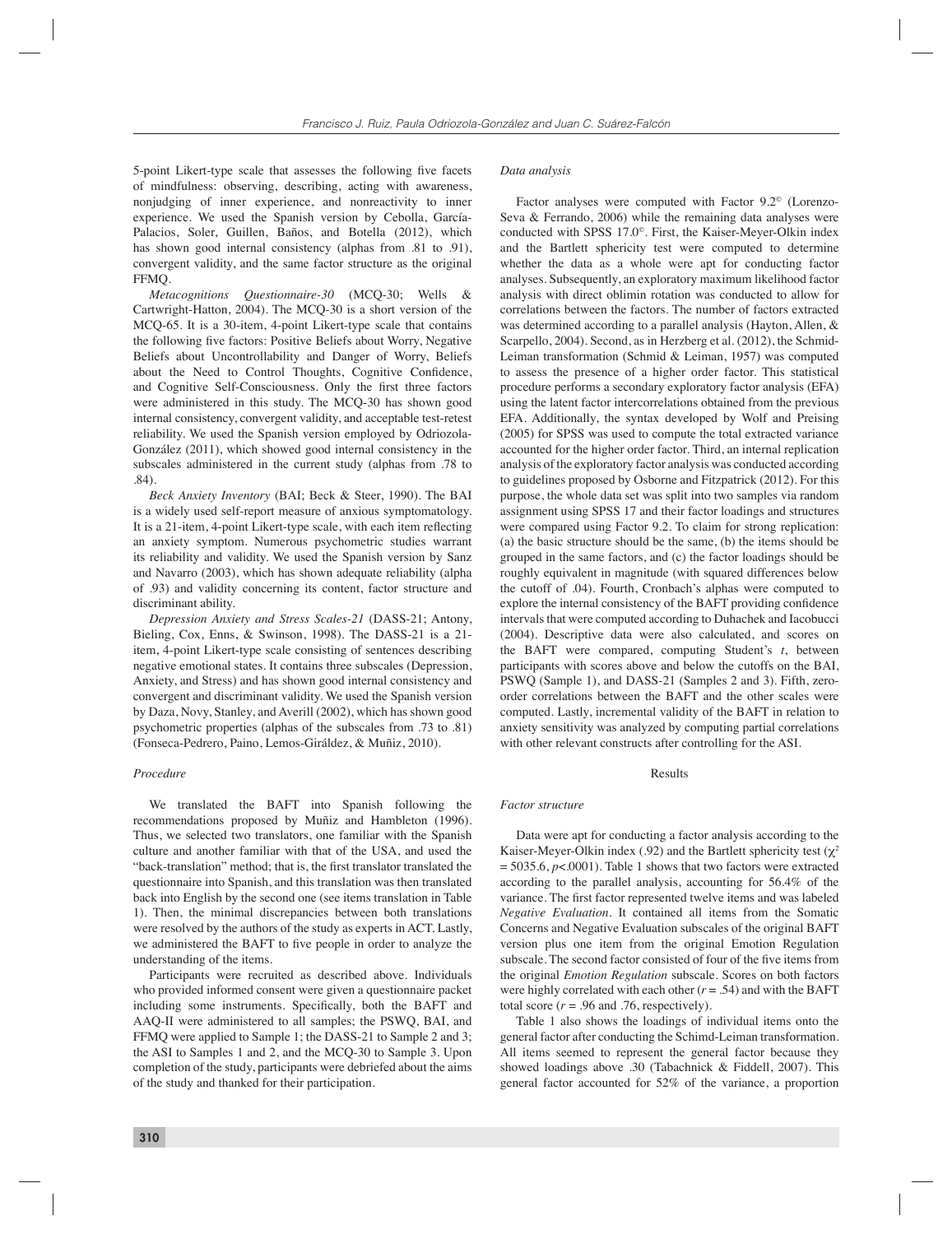| Table 1<br>Factor loadings from Maximum Likelihood Factor Analysis (MLFA), loadings of the General Factor according to the Schmid-Leiman transformation, alpha values, means<br>scores and standard deviations of each factor                                                     |                                     |                |                                        |  |  |
|-----------------------------------------------------------------------------------------------------------------------------------------------------------------------------------------------------------------------------------------------------------------------------------|-------------------------------------|----------------|----------------------------------------|--|--|
| <b>BAFT</b> item                                                                                                                                                                                                                                                                  | <b>Factor loadings</b><br>from MLFA |                | <b>Schmid-Leiman</b><br>transformation |  |  |
|                                                                                                                                                                                                                                                                                   | $\mathbf{1}$                        | $\overline{2}$ | <b>General Factor</b>                  |  |  |
| Negative evaluation                                                                                                                                                                                                                                                               |                                     |                |                                        |  |  |
| 1. Necesito conseguir manejar mi ansiedad y miedo para tener la vida que quiero [I need to get a handle on my anxiety and fear for me to have the<br>life I want]                                                                                                                 | .63                                 | .08            | .46                                    |  |  |
| 2. Mostrarse nervioso no es bueno y me causa sufrimiento [Appearing nervous is not good and causes me to suffer]                                                                                                                                                                  | .58                                 | .19            | .52                                    |  |  |
| 3. Realmente no puedo hacer las cosas que quiero hacer cuando tengo ansiedad y miedo [I can't really do the things that I want to do when I have<br>anxiety and fear]                                                                                                             | .58                                 | .23            | .56                                    |  |  |
| 5. Si fuera como otras personas, sería capaz de mantener el control de mis pensamientos y sensaciones ansiosas [If I were like other people, I would<br>be able to get a grip on my anxious thoughts and feelings]                                                                | .70                                 | $-.03$         | .40                                    |  |  |
| 6. Mis pensamientos y sensaciones ansiosas son un problema [My anxious thoughts and feelings are a problem]                                                                                                                                                                       | .78                                 | .04            | .51                                    |  |  |
| 7. Estoy seguro de que me sentiré avergonzado y de que haré el ridículo cuando la gente se dé cuenta de lo nervioso e inseguro que me siento [I am<br>sure to be embarrassed and make a fool of myself when other people notice how nervous and shaky I feel]                     | .77                                 | $-.06$         | .42                                    |  |  |
| 8. Las sensaciones corporales poco habituales me asustan y necesito hacer algo para reducirlas o librarme de ellas antes de hacer cualquier otra cosa<br>[Unusual body sensations are scary and something I need to act on to reduce or get rid of before I can do anything else] | .73                                 | $-.01$         | .44                                    |  |  |
| 9. Mis pensamientos y sensaciones ansiosas no son normales [My anxious thoughts and feelings are not normal]                                                                                                                                                                      | .80                                 | $-.13$         | .38                                    |  |  |
| 10. Es importante inspeccionar mi cuerpo en busca de signos y síntomas de ansiedad para sentirme seguro [Scanning my body for signs and<br>symptoms of anxiety is important to keep me safe]                                                                                      | .68                                 | $-.10$         | .33                                    |  |  |
| 11. Cuando estoy muy ansioso o asustado tengo la sensación de que pudiera estar muriéndome [When I am very anxious or afraid there is a good<br>chance that I might be dying]                                                                                                     | .56                                 | $-.02$         | .33                                    |  |  |
| 12. Podría llegar a perder el control cuando me siento ansioso o asustado [I could lose control of myself when I feel anxious or afraid]                                                                                                                                          | .57                                 | .07            | .42                                    |  |  |
| 13. Debo hacer algo con mi ansiedad o miedo cuando aparece [I must do something about my anxiety or fear when it shows up]                                                                                                                                                        | .54                                 | .29            | .58                                    |  |  |
| Emotion regulation                                                                                                                                                                                                                                                                |                                     |                |                                        |  |  |
| 4. Debo mantener el control de mis emociones [I must stay in control of my emotions]                                                                                                                                                                                              | .35                                 | .41            | .57                                    |  |  |
| 14. Cuando tengo pensamientos desagradables, debo sacarlos de mi mente [When unpleasant thoughts occur, I must push them out of my mind]                                                                                                                                          | .02                                 | .83            | .74                                    |  |  |
| 15. Cuando me siento mal debo luchar contra ese sentimiento para hacer que se vaya [When I feel bad, I must fight the feeling in order to make it<br>go away]                                                                                                                     | .01                                 | .85            | .75                                    |  |  |
| 16. Mi felicidad y éxito dependen de lo bien que yo me sienta [My happiness and success depends on how good I feel]                                                                                                                                                               | $-.04$                              | .65            | .55                                    |  |  |
| Alpha coefficient                                                                                                                                                                                                                                                                 | .91                                 | .81            |                                        |  |  |
| Scale mean                                                                                                                                                                                                                                                                        | 35.0                                | 18.4           |                                        |  |  |
| Scale SD                                                                                                                                                                                                                                                                          | 15.3                                | 6.0            |                                        |  |  |

above the range considered as indicative of the presence of a general factor (40%-50%; Gorsuch, 1983).

In the internal replication analysis, a strong replication was found because the two random samples had the same basic factor structures, the items were grouped in the same factors, and the factor loadings were roughly equivalent in magnitude (the higher squared difference was .017).

#### *Internal consistency, descriptive data and criterion validity*

Table 2 shows that Cronbach's alpha of the overall BAFT ranged from .88 (Sample 2) to .93 (Sample 3), with an overall alpha of .92, 95% CI [.91, .93]. Compared to the BAFT scores in the nonclinical sample of the original study ( $M = 50.1$ ,  $SD = 16.9$ ), scores in Samples 1 (*M* = 59.99, *SD* = 18.2) and 2 (*M* = 58.71, *SD* = 16.7) were slightly higher, whereas scores in Sample 3 were slightly lower ( $M = 47.4$ ,  $SD = 19.9$ ). Participants in Sample 3 showed lower scores than participants in Samples 1 and 2 (*p*<.001).

Table 3 shows that participants with scores above the cutoffs on the BAI, PSWQ, and DASS-21 scored statistically significantly higher on the BAFT than those with scores below these cutoffs. Additionally, participants receiving psychological/psychiatric treatment in Sample 3 showed higher scores on the BAFT than those who were not receiving it.

# *Zero-order correlations with other related constructs*

The overall BAFT score was correlated with all other assessed constructs in theoretically coherent ways (see Table 4). Specifically, the BAFT scores strongly correlated with anxiety and depression symptoms as measured by the BAI, PSWQ, and DASS-21. As

| Table 2<br>Cronbach's alphas and descriptive data of the full scale across samples |              |                 |                 |  |
|------------------------------------------------------------------------------------|--------------|-----------------|-----------------|--|
|                                                                                    | Sample 1     | Sample 2        | Sample 3        |  |
|                                                                                    | $(N = 105)$  | $(N = 204)$     | $(N = 289)$     |  |
| $\alpha$                                                                           | .91          | .88             | .93             |  |
| [95%CI]                                                                            | [.89, .94]   | [.85, .90]      | [.92, .94]      |  |
| Mean score $(SD)$                                                                  | 59.99 (18.2) | 58.71<br>(16.7) | 47.40<br>(19.9) |  |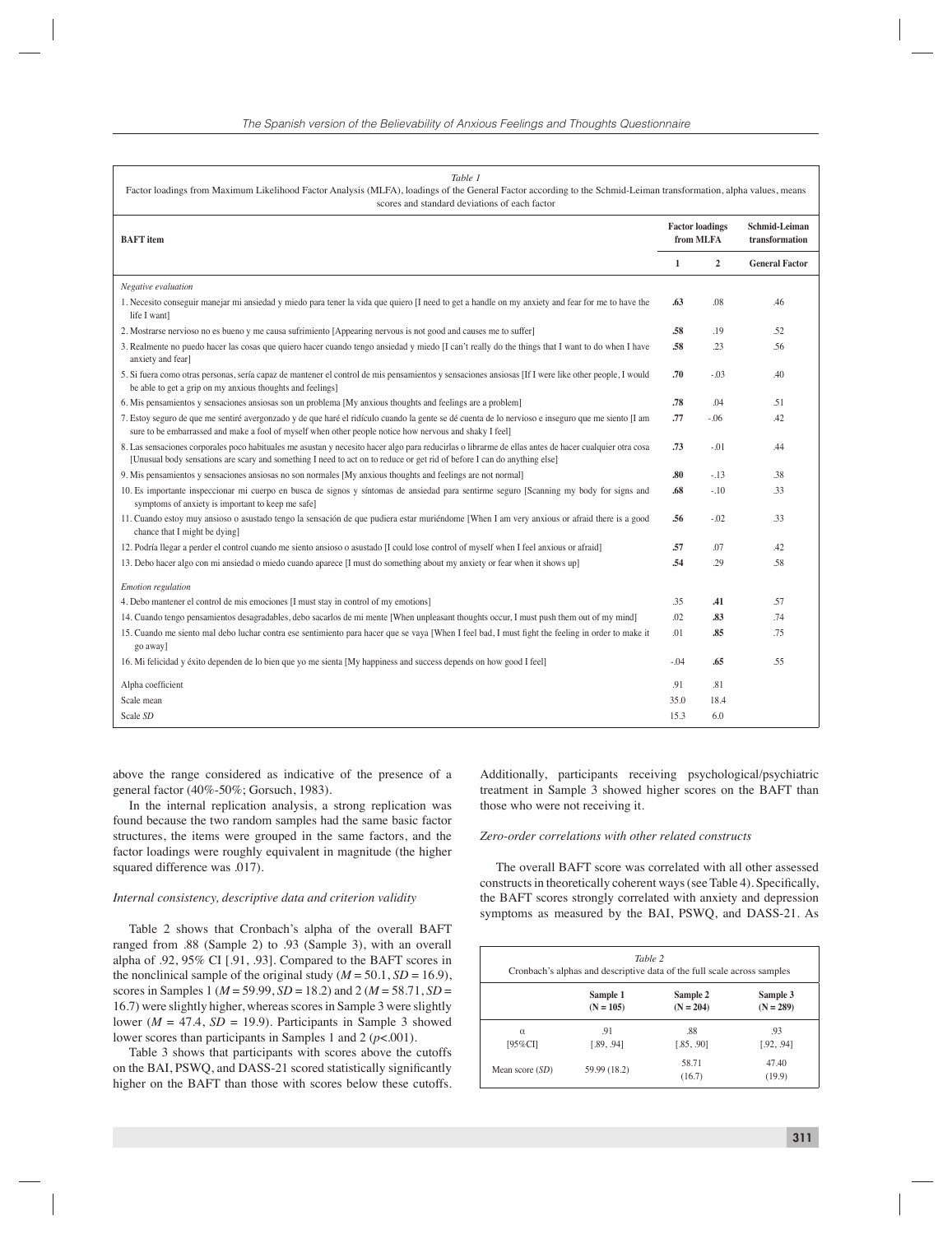expected, correlations with related constructs were strong (e.g., AAQ-II, ASI, and MCQ-30 subscales). Lastly, correlations with the FFMQ subscales of Nonjudging and Acting with Awareness were strong and in the expected direction.

As in Herzberg et al. (2012), the Negative Evaluation and Emotion Regulation factors of the BAFT showed a somewhat different pattern of correlations. Specifically, the Emotion

| Table 3<br>Mean BAFT scores of participants who scored above and below the cutoffs of<br>the BAI (15 points), PSWO $(62)$ , and DASS-21 $(23)$ , or who were receiving<br>psychological or psychiatric treatment |                        |                   |                          |                           |                        |
|------------------------------------------------------------------------------------------------------------------------------------------------------------------------------------------------------------------|------------------------|-------------------|--------------------------|---------------------------|------------------------|
|                                                                                                                                                                                                                  | Sample 1 ( $N = 105$ ) |                   | Sample 2<br>$(N = 204)$  | Sample $3 (N = 289)$      |                        |
|                                                                                                                                                                                                                  | BAI>15                 | <b>PSWO&gt;62</b> | $DASS-21-$<br>Total > 23 | $DASS-21$ –<br>Total > 23 | Receiving<br>treatment |
| <b>BAFT</b>                                                                                                                                                                                                      | 74 29                  | 68.81             | 69.64                    | 72.39                     | 61.22                  |
| Scores                                                                                                                                                                                                           | (16.1)                 | (17.8)            | (14.4)                   | (20.8)                    | (23.19)                |
| "Clinical"                                                                                                                                                                                                       | $N = 34$               | $N = 16$          | $N = 59$                 | $N = 39$                  | $N = 19$               |
| <b>BAFT</b>                                                                                                                                                                                                      | 52.08                  | 58.52             | 53.83                    | 43.50                     | 46.43                  |
| Scores                                                                                                                                                                                                           | (14.8)                 | (17.6)            | (15.5)                   | (16.8)                    | (19.4)                 |
| "Non clini-<br>cal"                                                                                                                                                                                              | $N = 68$               | $N = 86$          | $N = 138$                | $N = 250$                 | $N = 270$              |
| Student's T                                                                                                                                                                                                      | $671***$               | $2.35*$           | $671***$                 | $9.67***$                 | $3.18**$               |
| * $p < 0.05$ ; ** $p < 0.1$ ; *** $p \le 0.001$                                                                                                                                                                  |                        |                   |                          |                           |                        |

| Table 4<br>Zero-order correlations between the BAFT scores and other relevant self-report<br>measures |                     |            |                    |                                        |                                       |
|-------------------------------------------------------------------------------------------------------|---------------------|------------|--------------------|----------------------------------------|---------------------------------------|
| <b>Measure</b>                                                                                        | S                   | N          | $BAFT-$<br>total   | BAFT-<br><b>Negative</b><br>evaluation | BAFT-<br><b>Emotion</b><br>regulation |
| AAQ-II                                                                                                | 1                   | 105        | .49**              | .49**                                  | $.35***$                              |
|                                                                                                       | $\overline{c}$<br>3 | 204<br>289 | $.65**$<br>$.62**$ | $.68**$<br>$.67**$                     | $.24**$<br>$.36**$                    |
| ASI                                                                                                   | 1                   | 105        | $.54**$            | $.55**$                                | $.37**$                               |
|                                                                                                       | $\overline{2}$      | 204        | $.63**$            | $.64***$                               | $.30**$                               |
| <b>BAI</b>                                                                                            | 1                   | 105        | $.56**$            | .58**                                  | $.31*$                                |
| FFMQ - Observe                                                                                        | 1                   | 105        | $.39**$            | $.37**$                                | $.31**$                               |
| FFMQ - Describe                                                                                       | 1                   | 105        | $-.19$             | $-.20$                                 | $-.11$                                |
| FFMQ - Act with Awareness                                                                             | 1                   | 105        | $-45**$            | $-49**$                                | $-.21$                                |
| FFMQ - Nonjudging                                                                                     | 1                   | 105        | $-.68**$           | $-66$ **                               | $-55**$                               |
| FFMQ - Nonreaction                                                                                    | 1                   | 105        | $-.03$             | $-.06$                                 | .06                                   |
| <b>PSWO</b>                                                                                           | 1                   | 105        | .49**              | $.50**$                                | $.26**$                               |
|                                                                                                       | $\overline{2}$      | 204        | $.60**$            | $.65***$                               | .17                                   |
| DASS-21 - Total                                                                                       | 3                   | 289        | $.64**$            | $.68**$                                | .39**                                 |
|                                                                                                       | $\overline{2}$      | 204        | $.53**$            | .58**                                  | .14                                   |
| $DASS-21 - Depression$                                                                                | 3                   | 289        | $.53**$            | $.57**$                                | $.30**$                               |
|                                                                                                       | $\overline{2}$      | 204        | $.52**$            | $.60**$                                | .05                                   |
| DASS-21 - Anxiety                                                                                     | $\overline{3}$      | 289        | $.59**$            | $.63**$                                | $.35**$                               |
|                                                                                                       | $\overline{c}$      | 204        | $.56**$            | $.57**$                                | $.24**$                               |
| $DASS-21 - Stress$                                                                                    | 3                   | 289        | $.64***$           | $.66***$                               | $.43**$                               |
| MCQ - Positive beliefs                                                                                | 3                   | 289        | $.22**$            | $.21**$                                | $.19**$                               |
| MCQ - Negative beliefs                                                                                | 3                   | 289        | $.63**$            | $.64***$                               | $.44**$                               |
| MCO - Need to control                                                                                 | 3                   | 289        | $.56***$           | $.50**$                                | $.55**$                               |
| * $p < 01$ ; ** $p < 001$                                                                             |                     |            |                    |                                        |                                       |

Regulation factor showed lower correlations with symptomatology and other constructs such as the AAQ-II and ASI.

#### *Incremental validity*

The overall BAFT score showed incremental validity in relation to anxiety sensitivity as measured by the ASI, as the correlations with other relevant measures remained significant at  $p < 01$  even after controlling for it. Specifically, in Sample 1, BAFT scores showed significant partial correlations with the AAQ-II  $(.34)$ , PSWQ  $(.36)$ , BAI (.48), Acting with Awareness (-.31), and Nonjudging (-.62). In Sample 2, BAFT scores remained significantly correlated with the AAQ-II (.50), DASS-21 total score (.34), and its Depression, Anxiety and Stress subscales (.28, .23, and .35, respectively).

#### Discussion

The data obtained provide promising evidence that this Spanish version of the BAFT is a valid and reliable measure of cognitive fusion with anxious thoughts and feelings. Overall, the current data are very similar to those obtained by Herzberg et al. (2012). Specifically, the results showed that the BAFT has very good internal consistency (overall  $\alpha = .92$ ), construct validity (correlations were in the expected direction with anxiety and depression symptoms and related constructs), criterion validity (participants receiving psychological/psychiatric treatment or experiencing mild levels of anxiety symptoms scored significantly higher on the BAFT), and incremental validity (BAFT scores were associated with other variables even when controlling for anxiety sensitivity).

The factor structure of the BAFT found in this study differs slightly from the one obtained by Herzberg et al. (2012). According to the parallel analysis, only two correlated factors were extracted from our overall data. However, these two factors largely overlapped with the three factors extracted in the original study. The first factor consisted of twelve elements including all items from the Somatic Concerns and Negative Evaluations subscales plus one item from the Emotion Regulation subscale. The second factor was significantly smaller and consisted of the remaining four items of the Emotion Regulation subscale. Thus, our results can be seen as relatively consistent with the data by Herzberg et al. if we take into consideration that the Somatic Concerns and Negative Evaluation factors worked very similarly in that study in terms of correlations with other constructs, and that their third factor only explained 6.88% of the variance (eigenvalue of 1.23). It makes sense, therefore, the combination of these two factors into a larger one. We have maintained the label of *Negative Evaluation* because it seems to better represent this factor than the label *Somatic Concerns*, which is more specific. Furthermore, similar to the original study, our results suggested the presence of a hierarchical factor structure with two first-order factors and a higher factor of general cognitive fusion.

The Emotion Regulation factor showed generally lower correlations with anxious symptomatology and other related constructs. This is consistent with the results presented by Herzberg et al. (2012) in their nonclinical sample. Indeed, in view of our factor analysis, it could be argued that the Negative Evaluation factor might be used as a reduced 12-item version of the BAFT that excludes fusion from counterproductive emotion regulation strategies. Further empirical research might explore this option.

Some limitations of this study are worth mentioning. First, the functioning of the BAFT was tested only in nonclinical samples;